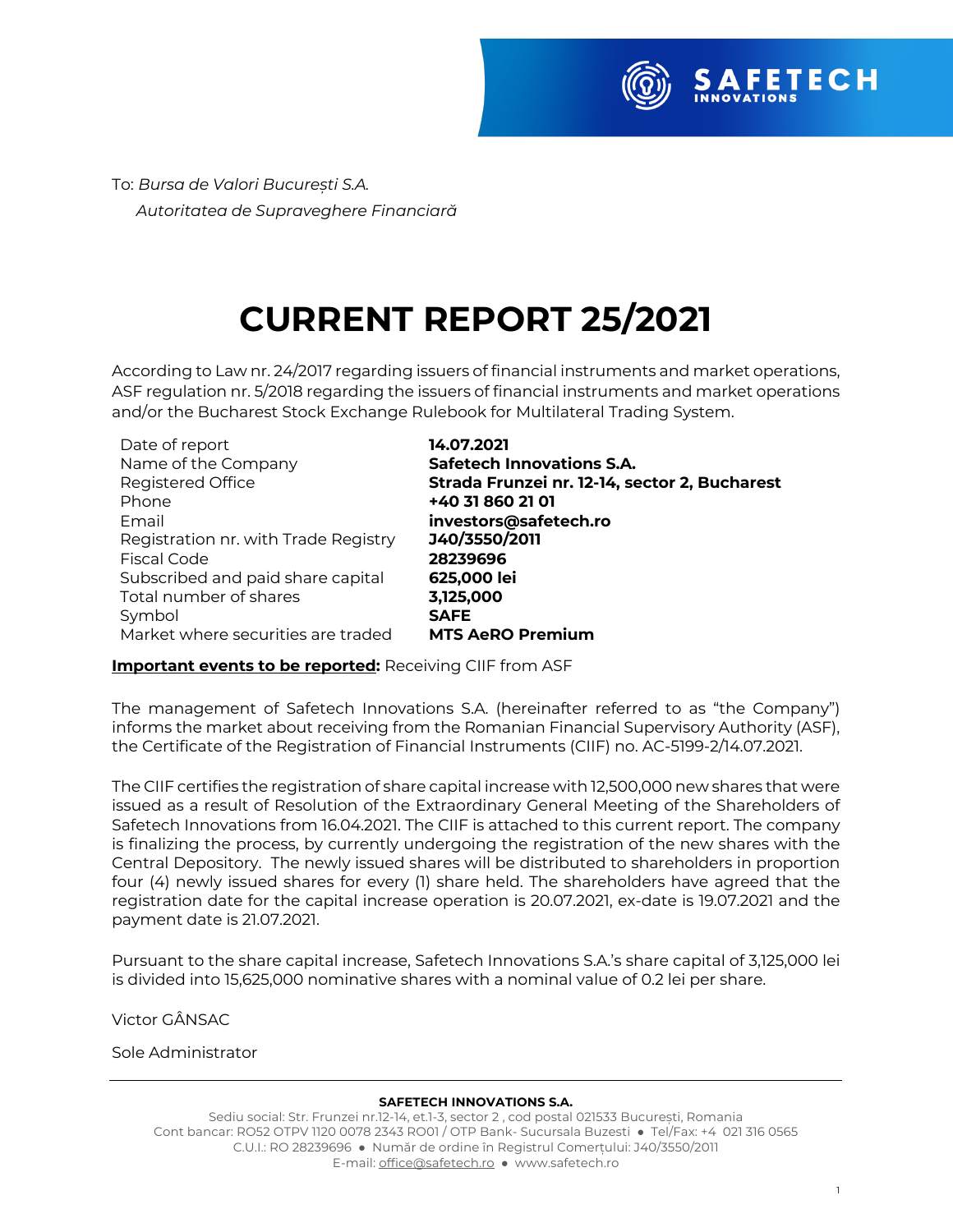**AUTORITATEA DE SUPRAVEGHERE FINANCIARĂ** 

# C E R T I F I C A T<br>DE ÎNREGISTRARE A INSTRUMENTELOR **FINANCIARE**

Prin prezentul se certifică înregistrarea următoarelor instrumente financiare:

ACTIUNI

| Tip:                                                                                                                                                                                                                                                                                                                                                                                                                                                                                      |               | <b>Comune Nominative</b> |                          |                                            |                                   |                                   |                                |                  |                  |  |
|-------------------------------------------------------------------------------------------------------------------------------------------------------------------------------------------------------------------------------------------------------------------------------------------------------------------------------------------------------------------------------------------------------------------------------------------------------------------------------------------|---------------|--------------------------|--------------------------|--------------------------------------------|-----------------------------------|-----------------------------------|--------------------------------|------------------|------------------|--|
| Clasa:                                                                                                                                                                                                                                                                                                                                                                                                                                                                                    |               |                          |                          |                                            | Data înregistrării:<br>04.01.2021 |                                   |                                |                  |                  |  |
|                                                                                                                                                                                                                                                                                                                                                                                                                                                                                           |               | Valoarea nominală:       |                          | 0,20 Lei                                   |                                   |                                   | Poziția în registrul ASF: 5463 |                  |                  |  |
| Număr total:                                                                                                                                                                                                                                                                                                                                                                                                                                                                              |               |                          |                          | 15.625.000                                 |                                   | Codul ASF al actiunilor:<br>54639 |                                |                  |                  |  |
|                                                                                                                                                                                                                                                                                                                                                                                                                                                                                           |               | <b>Inregistrarea</b>     | Data                     |                                            | Număr de acțiuni                  | Valoarea emisiunii                |                                |                  |                  |  |
|                                                                                                                                                                                                                                                                                                                                                                                                                                                                                           | 1             |                          | 04.01.2021               |                                            |                                   | 3.125.000                         |                                |                  | 625.000,00 Lei   |  |
|                                                                                                                                                                                                                                                                                                                                                                                                                                                                                           | 2             |                          | 05.05.2021               |                                            |                                   | 12.500.000                        |                                |                  | 2.500.000,00 Lei |  |
|                                                                                                                                                                                                                                                                                                                                                                                                                                                                                           | <b>TOTAL:</b> |                          |                          |                                            | 15.625.000                        |                                   |                                | 3.125.000,00 Lei |                  |  |
| Certificatului constatator nr. 330641/05.05.2021 emis<br>Caracteristici conform:<br>de ONRC<br>ر                                                                                                                                                                                                                                                                                                                                                                                          |               |                          |                          |                                            |                                   |                                   |                                |                  |                  |  |
| Societatea:                                                                                                                                                                                                                                                                                                                                                                                                                                                                               |               |                          |                          | <b>SAFETECH INNOVATIONS S.A. BUCURESTI</b> |                                   |                                   |                                |                  |                  |  |
| Capitalul social subscris:                                                                                                                                                                                                                                                                                                                                                                                                                                                                |               |                          |                          |                                            |                                   | 3.125.000,00 Lei                  |                                |                  |                  |  |
|                                                                                                                                                                                                                                                                                                                                                                                                                                                                                           |               |                          | Capitalul social vărsat: |                                            |                                   |                                   | 3.125.000,00 Lei               |                  |                  |  |
| Cod unic de înregistrare emitent:<br>28239696                                                                                                                                                                                                                                                                                                                                                                                                                                             |               |                          |                          |                                            |                                   |                                   |                                |                  |                  |  |
| J40/3550/24.03.2011<br>Nr. de ordine în registrul comerțului:                                                                                                                                                                                                                                                                                                                                                                                                                             |               |                          |                          |                                            |                                   |                                   |                                |                  |                  |  |
| Cod ASF emitent:<br>177771                                                                                                                                                                                                                                                                                                                                                                                                                                                                |               |                          |                          |                                            |                                   |                                   |                                |                  |                  |  |
| Localitatea:<br><b>BUCURESTI</b>                                                                                                                                                                                                                                                                                                                                                                                                                                                          |               |                          |                          |                                            |                                   |                                   |                                |                  |                  |  |
| <b>Frunzei</b><br>Strada:                                                                                                                                                                                                                                                                                                                                                                                                                                                                 |               |                          |                          |                                            |                                   |                                   |                                |                  |                  |  |
| <b>Judetul:</b><br><b>BUCURESTI</b>                                                                                                                                                                                                                                                                                                                                                                                                                                                       |               |                          |                          |                                            |                                   |                                   |                                |                  |                  |  |
| Emiterea de catre A.S.F. a prezentului certificat de inregistrare nu reprezinta certificarea legalitatii modului în care au fost efectuate<br>modificarile de capital si nici aprobarea eventualelor cesiuni facute cu încalcarea prevederilor legale si raportate la A.S.F. dupa ce au<br>fost înregistrate la Oficiul Registrului Comertului, nerespectându-se obligatille legale de raportare la piata pe care se tranzactioneaza<br>actiunile societatii si de inregistrare la A.S.F. |               |                          |                          |                                            |                                   |                                   |                                |                  |                  |  |
| Intreaga raspundere legala revine emitentilor, Consiliilor de Administratie si conducerilor executive ale acestora si institutiilor implicate<br>în legalizarea modificarilor de capital, care sunt raspunzatori în fata legii pentru eventualele ilegalitati ce ar putea fi constatate.                                                                                                                                                                                                  |               |                          |                          |                                            |                                   |                                   |                                |                  |                  |  |
|                                                                                                                                                                                                                                                                                                                                                                                                                                                                                           |               | Număr: AC - 5199 - 2     |                          |                                            |                                   | Data emiterii:                    | 14.07.2021                     |                  |                  |  |
| VICEPREȘEDINTE                                                                                                                                                                                                                                                                                                                                                                                                                                                                            |               |                          |                          |                                            |                                   |                                   |                                |                  |                  |  |
| Gabriél GRADINESCU<br>PENTRU                                                                                                                                                                                                                                                                                                                                                                                                                                                              |               |                          |                          |                                            |                                   |                                   |                                |                  |                  |  |
| <b>CONFORMITATE</b>                                                                                                                                                                                                                                                                                                                                                                                                                                                                       |               |                          |                          |                                            |                                   |                                   |                                |                  |                  |  |